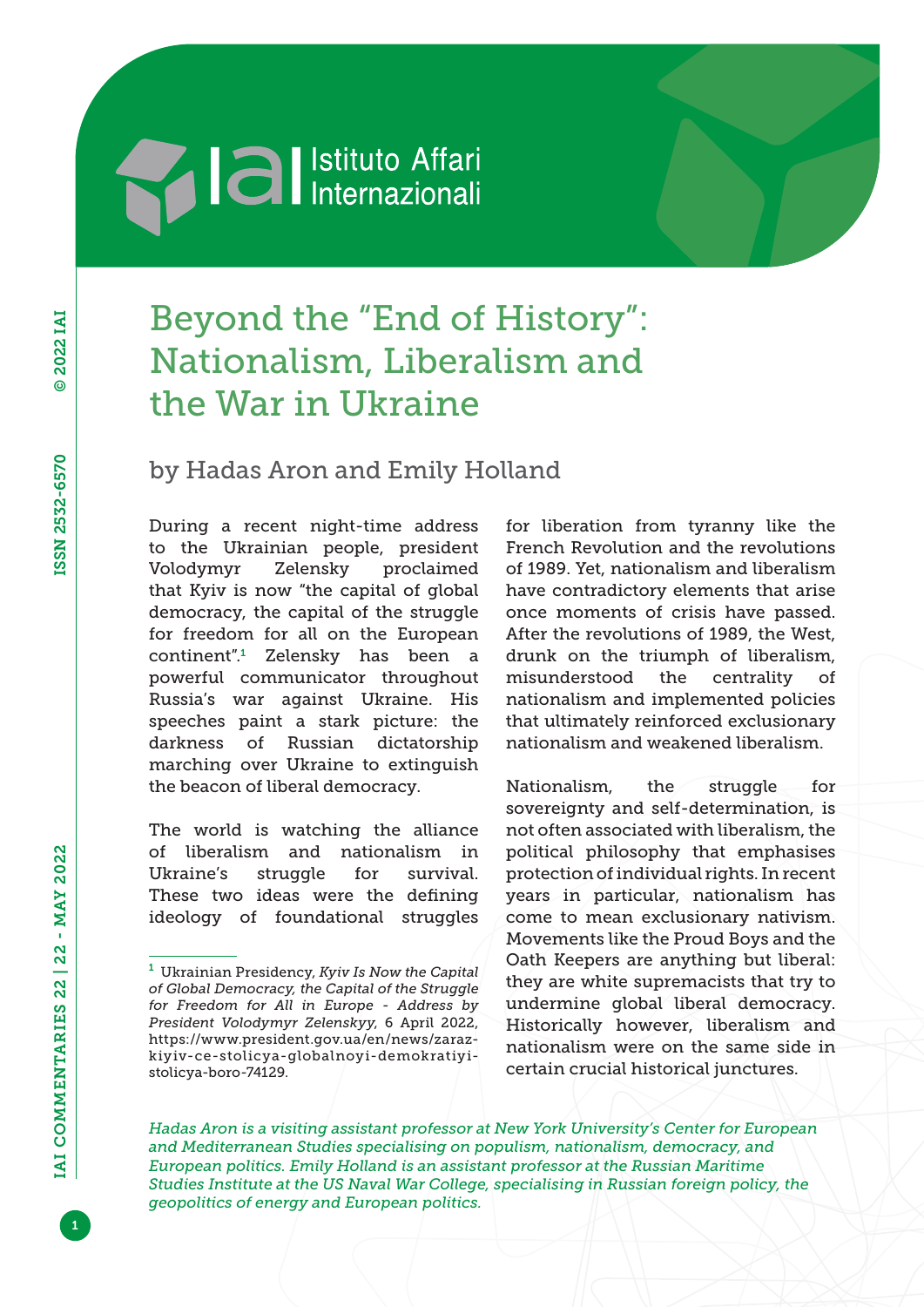As history demonstrates, these forces align when they have a common enemy in tyranny but often become contradictory after the struggle for liberation is achieved. In Europe, until the 1848 revolutions, nationalists like Lafayette, Garibaldi and Mazzini were liberals. They sought to unite their nations under constitutions that would guarantee individual rights. But the liberal revolution failed and after the restoration of monarchies in 1849, the goals of liberals and nationalists diverged.

Liberals sought to preserve their new constitutional rights, whereas nationalists continued to fight for national unity but in an exclusive and conservative form. In Germany, instead of aligning German speaking people under one set of civic liberal ideals, the militant Prussian state united Germans through war and expansion. In France, republicans sought democratic rights and socio-economic equality, while nationalists wanted to restore France to its monarchical glory. These two forces became the defining cleavage of the French political system until at least World War II.

In 1989, the peoples of Central and Eastern Europe took to the streets to demand freedom from Soviet oppression, physically tearing down the walls that separated east from west. Among them was a long-haired, 26 year-old Viktor Orbán, Hungary's controversial prime minister, who was the embodiment of the combination of liberalism and nationalism. In a famous speech he proclaimed that young people were "fighting for the establishment of liberal democracy in

#### Hungary".<sup>2</sup>

Yet, beginning in the early 1990s, Orbán, then a member of parliament and the leader of the Fidesz party, took a hard turn towards the right and emphasised nationalism. In recent decades he has become an enemy of liberalism, rewriting the Hungarian constitution, dismantling the courts and limiting independent media and civil society. $3$  Today, Hungary is no longer considered a democracy.<sup>4</sup>

In Poland, the liberal nationalist Solidarity, the emblematic movement of 1989, split into liberal and nationalist factions directly after the transition and these remain locked in an existential struggle over the future of Poland.5 Just prior to Russia's invasion of Ukraine, Poland, like Hungary, was facing severe European Union sanctions for the ruling party's degradation of the rule of

<sup>2</sup> For a translation of the speech see: "Fill in the Blanks", in *The Orange Files*, 20 June 2013, https://wp.me/p3vCr9-5i.

<sup>3</sup> Human Rights Watch, *Wrong Direction on Rights. Assessing the Impact of Hungary's New Constitution and Laws*, 16 May 2013, https:// www.hrw.org/report/2013/05/16/wrongdirection-rights/assessing-impact-hungarysnew-constitution-and-laws; Patrick Kingsley, "After Viktor Orban's Victory, Hungary's Judges Start to Tumble", in *The New York Times*, 1 May 2018, https://www.nytimes.com/2018/05/01/ world/europe/hungary-viktor-orban-judges. html; Krisztián Simon and Tibor Rácz, "Hostile Takeover: How Orbán Is Subjugating the Media in Hungary", in *Heinrich-Böll-Stiftung Articles*, 22 August 2017, https://www.boell.de/en/ node/62129.

<sup>4</sup> Freedom House, "Hungary", in *Nations in Transit 2020*, https://freedomhouse.org/ node/3458.

<sup>5</sup> Krzysztof Jasiewicz, "From Solidarity to Fragmentation", in *Journal of Democracy*, Vol. 3, No. 2 (April 1992), p. 55-69.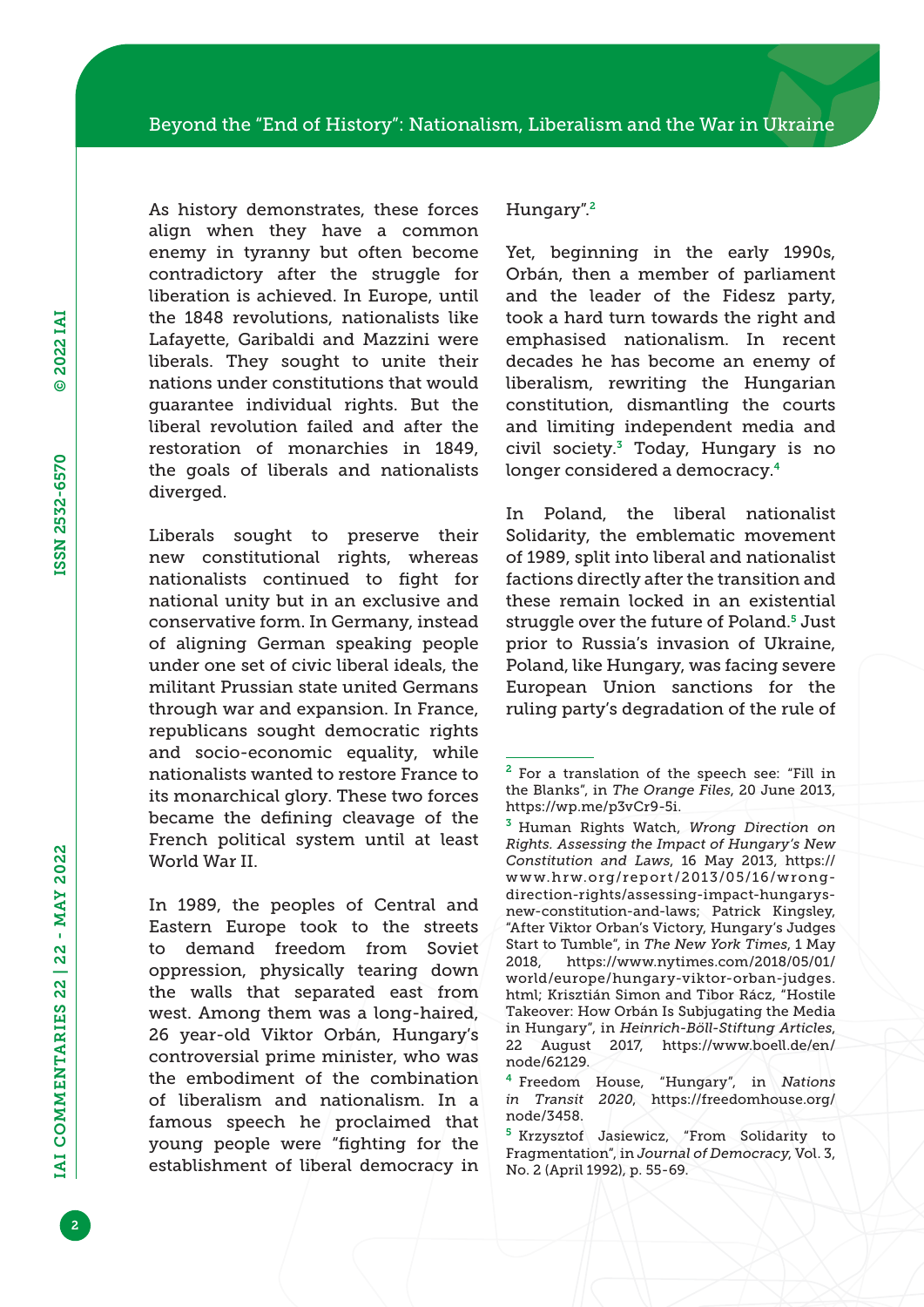### law.<sup>6</sup>

In both Poland and Hungary, deep animosity between liberals and nationalists led to a nationalist attack on liberal democracy and worrying democratic decline in the two most promising cases of post-Soviet democratisation.

The past decade has indeed seen a rise of nationalism all over the world, a surprising setback for liberalism. The number of people living in liberal democracies is the lowest it has been since 1989,<sup>7</sup> essentially erasing the advances made since the end of the Cold War. But nationalism did not re-emerge out of thin air: a close historical examination reveals strong nationalist themes in the struggle for freedom from communist rule. In that triumphant liberal moment the West regarded nationalism as a bygone ideology that would no longer shape political outcomes.

## *The end of history?*

Francis Fukuyama's "The End of History?" captured the post-1989 heady sense of victory. According to Fukuyama, liberalism had finally triumphed over all alternative political ideologies – communism, fascism and nationalism were all to be relegated to the dustbins of history. $8$  Though Fukuyama warned of the dangers of populism and rising ethnic and nationalist violence, his central argument became the defining creed of the post-Cold War era, and policy makers relied on it to design the architecture of a "new world order".

The most prominent policy implication of the triumph of liberalism was the belief that the West can and should export democracy for the benefit of humanity. Democracy promotion became an umbrella for a host of policies including economic reforms in foreign countries, the design of political institutions, investing in civil society and even the expansion of NATO.<sup>9</sup>

But the promise of the end of history did not materialise. In less than a decade Yugoslavia shattered into a series of bloody nationalist wars, and the nascent promise of Russian democracy collapsed into chaos and instability. The democracy promotion agenda was not tailored to the particular history and social contexts of the countries they targeted. Consequentially, even in countries that were already moving towards democracy, like Hungary and Poland, this top down intervention in domestic politics kindled a backlash against liberalism that erupted after the financial crisis of 2008. Voters blamed liberals, who they associated with global neoliberal reforms, for their hardships.

<sup>6</sup> "EU Fines Poland €1 Million per Day over Judicial Reforms", in *Deutsche Welle*, 27 October 2021, https://p.dw.com/p/42DrB.

<sup>7</sup> Vanessa A. Boese et al., *Autocratization Changing Nature? Democracy Report 2022*, Gothenburg, V-Dem Institute, March 2022, https://v-dem.net/media/publications/dr\_2022. pdf.

<sup>8</sup> Francis Fukuyama, "The End of History?", in *The National Interest*, No. 16 (Summer 1989), p. 3-18.

<sup>9</sup> Michael Mandelbaum, "Preserving the New Peace. The Case against NATO Expansion", in *Foreign Affairs*, Vol. 74, No. 3 (May-June 1995), p. 9-13.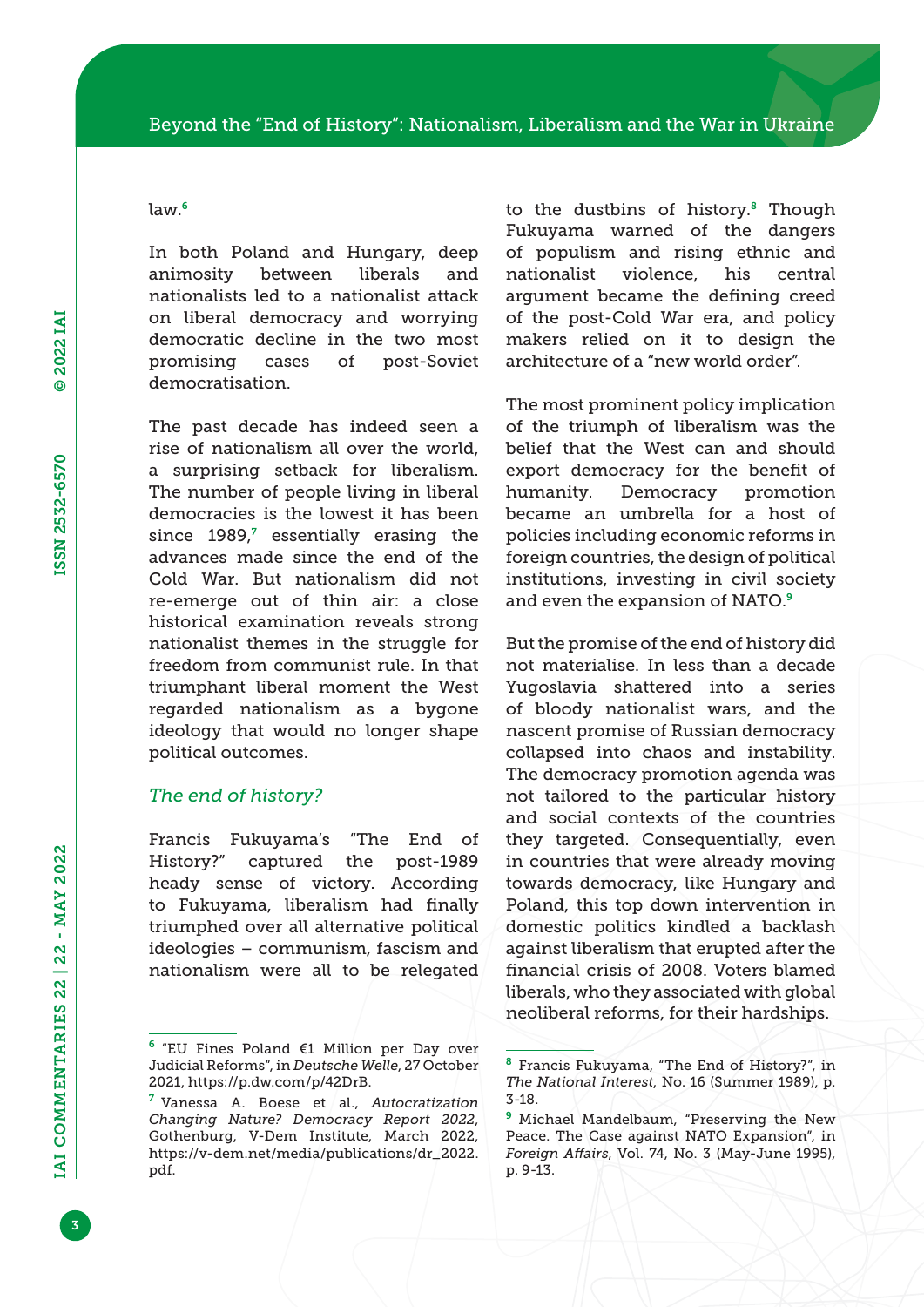The Clinton administration championed one-size fits all economic reforms, which in some places failed almost immediately. In many postcommunist states, the first set of reforms, privatisation, happened quickly, but necessary regulatory reforms lagged. This incentivised corrupt actors to take over services and benefit from partial reform.<sup>10</sup> The collapse of the Russian currency twice in the 1990s followed suit, ultimately supporting the rise of Vladimir Putin as a saviour of the nation from the pains and instability of liberalism.<sup>11</sup> This also happened in Ukraine in the 1990s, creating a powerful class of oligarchs that plundered the state and blocked further reforms.<sup>12</sup>

Anti-corruption efforts have had mixed results and are ongoing. Western actors have also profited from Ukrainian corruption in various ways.13 Paul Manafort is a shameful example of a political actor who advanced the interests of pro-Russian Ukrainian

oligarchs for personal gain.14 More broadly, widespread corruption and mercenary exploitation supported the nationalist assertion that Western liberalism was hypocritical window dressing for economic interests. Far more promising than outside reform efforts is increasing pressure from Ukrainian citizens fed up with a corrupt system, which translated to political change.<sup>15</sup>

For people who experienced communism, trust in state institutions was almost non-existent. After the transition, there was no major attempt to convince citizens that liberalism was an important value system. Instead, the rapid imposition of strongly liberal institutions like powerful constitutional courts did not leave room for the development of rule of law norms and eventually sparked a backlash. In Ukraine, the constitutional court is already considered a political actor,<sup>16</sup> though not necessarily a liberal one. Ukraine should practice judicial restraint and understand the limitations of courts in liberalising societies.

EU membership is the holy grail for democratising countries. Ukraine's frequent appeals for expedited membership during a deadly war

<sup>10</sup> Joel S. Hellman, "Winners Take All: The Politics of Partial Reform in Postcommunist Transitions", in *World Politics*, Vol. 50, No. 2 (January 1998), p. 203-234.

<sup>11</sup> Kristy Ironside, "The Ruble Has Plummeted. It's Not the First Time", in *The Washington Post*, 28 February 2022, https://www. washingtonpost.com/outlook/2022/02/28/ ruble-has-plummeted-its-not-first-time.

<sup>12</sup> Serhiy Verlanov, "Taming Ukraine's Oligarchs", in *UkraineAlert*, 19 November 2020, https://www.atlanticcouncil.org/?p=322616.

<sup>&</sup>lt;sup>13</sup> OECD Anti-corruption Network for Eastern Europe and Central Asia, *Anti-Corruption Reforms in Ukraine: Prevention and Prosecution of Corruption in State-Owned Enterprises. 4th Round of Monitoring of the Istanbul Anti-Corruption Action Plan*, Paris, OECD, 4 July 2018, https://www.oecd.org/corruption/anticorruption-reforms-in-ukraine.htm.

<sup>14</sup> Ilya Marritz, "Let's Recall What Paul Manafort and Rudy Giuliani Were Doing in Ukraine", in *ProPublica*, 1 March 2022, https://www. propublica.org/article/lets-recall-what-exactlypaul-manafort-and-rudy-giuliani-were-doingin-ukraine.

<sup>15</sup> Steven Pifer, "Ukraine: Six Years after the Maidan", in *Order from Chaos*, 21 February 2020, https://brook.gs/3bXkGmx.

<sup>16</sup> Alina Cherviastova, "False Dilemma", in *Verfassungsblog*, 21 February 2021, https:// verfassungsblog.de/false-dilemma.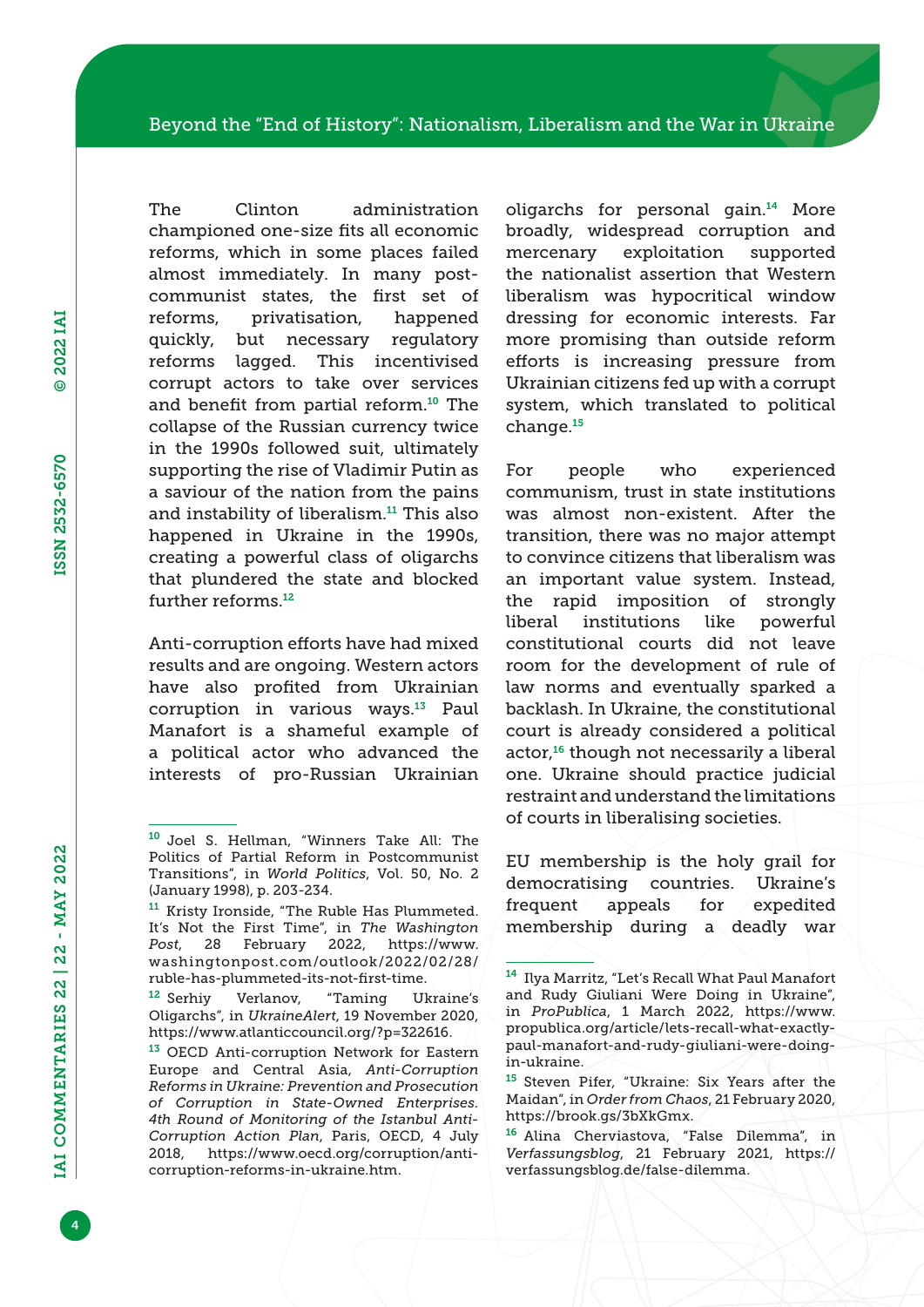demonstrate that the cultural and economic benefits of membership remain a top priority for prospective states. Central and Eastern Europeans watched enviously as their Western neighbours grew rich and prospered after WWII.

For political elites in Central and Eastern Europe the prospect of joining the EU was so attractive that there was no political discussion about the direction of required reforms. This often a means a fundamental transformation of the structure of the state. Going through this transformation without deliberation meant that when European accession did not deliver on its unrealistic promises, domestic liberals were accused of trading the national interest for their own benefit. They became the domestic agents of a demeaning foreign process.

## *Nationalism and liberalism in Ukraine*

Since 1991, Ukrainian politics has been deeply polarised, chaotic, marked by endemic corruption and its development stymied by the penetration of pro-Russian interests. As a result, the Ukrainian political system has been paralysed leading to outrage and two popular revolutions in 2005 and 2014.

Yet, as sociologist Charles Tilly famously theorised, states are consolidated through warfare.<sup>17</sup> Since the Maidan Revolution and the annexation of Crimea in 2014 Ukraine has been undergoing a process of change.18 For Ukrainians, a sense of unified national identity has grown stronger. The current war is bound to further solidify Ukrainian national identity that is composed of nationalist and liberal elements because Ukrainian nationalism inherently opposes illiberal Russian imperialism.

The alignment of nationalist and liberal forces also occurred in Central and Eastern Europe in the late 1980s because national identity in the region opposed illiberal Soviet oppression. However, once the threat of Russian invasion diminished, the two forces were torn apart. As long as there is a prominent Russian threat against Ukraine, nationalism may continue to be a liberal force. Hopefully, the current conflict will be resolved soon, but this will hardly remove the geographic and strategic reality of having Russia as its next-door neighbour. Regardless, history demonstrates that there is no guarantee that nationalism will remain liberal.

After the conflict, Ukraine will need significant reconstruction, but it is crucial that this process give space and autonomy for Ukraine to internally resolve the tension between nationalism and liberalism. For the West it is important to support the demand for liberalism in Ukraine – liberalism is a tenet of the Western way of life and its most important discursive tool in its competition with

<sup>17</sup> Charles Tilly, *Coercion, Capital, and European States, AD 990–1992*, Cambridge, Basil Blackwell, 1990.

<sup>18</sup> Sofiya Kominko, "Ukraine's Nation-Building Journey and the Legacy of the Euromaidan Revolution", in *UkraineAlert*, 20 April 2021, https://www.atlanticcouncil.org/?p=380204.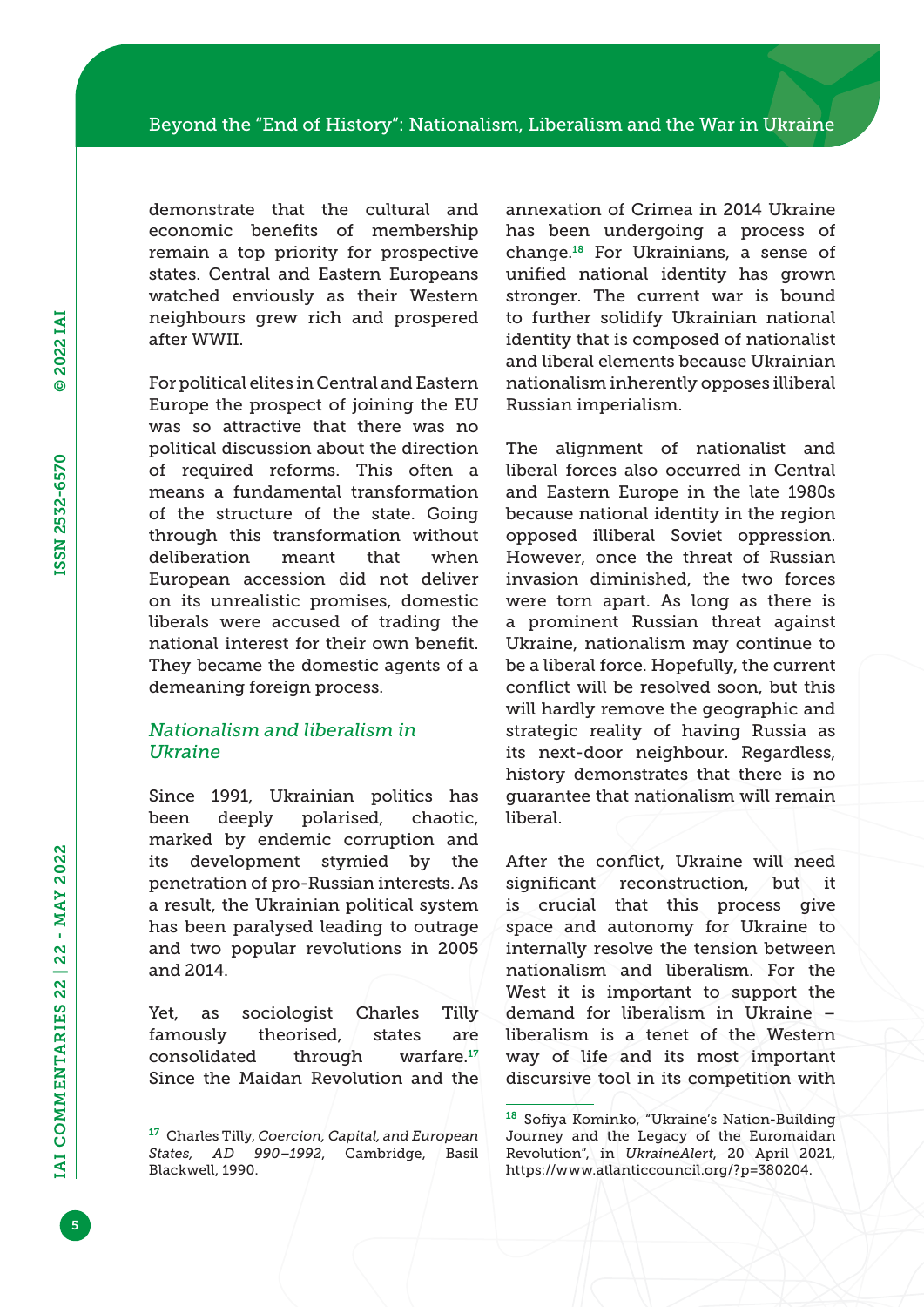China. At the same time, it is important to avoid outcomes like contemporary Hungary and Poland, where liberalism has lost ground to illiberal exclusionary nationalism. Ukraine has been mired in trouble since independence, but prior to WWII many Western European countries were non-democratic, and in some cases fascist. Ukraine's history and future development should not be treated as deterministic.

*25 May 2022*

© 2022 IAI

© 2022 IAI

ISSN 2532-6570

ISSN 2532-6570